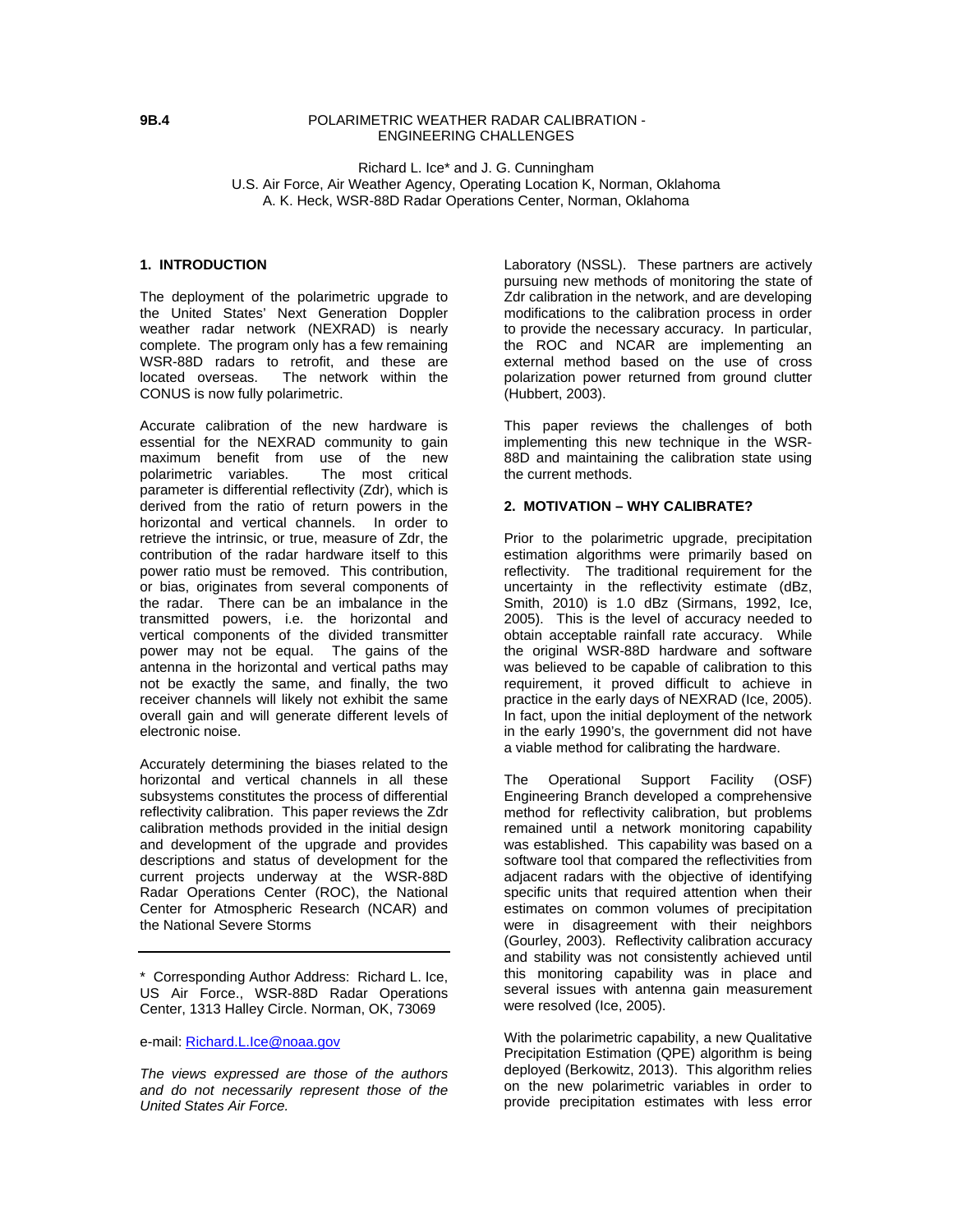than the legacy algorithm which used reflectivity alone. The QPE method consists of three parts: (1) Hydrometeor Detection Algorithm (HCA), (2) Melting Layer Detection Algorithm (MLDA), and (3) the QPE algorithm itself. The outputs of the HCA and MLDA are critical inputs to the QPE. All three use reflectivity, differential reflectivity, cross correlation coefficient, and specific differential phase as inputs.

In order for the QPE to perform substantially better than the legacy estimator, the differential reflectivity must be estimated to within an error limit of 0.1 to 0.2 dB (Ryzhkov, 2005). For light to moderate rain, the 0.1 dB accuracy must be achieved to maintain rain rate error estimates to around 10 %. For heavier rain, the accuracy can be relaxed to 0.2 dB. If the error in calibration is greater than about 0.3 dB, then the polarimetric precipitation estimators do not perform substantially better than the legacy algorithm.

The primary source of error in the Zdr estimate is the uncertainty in the measurement of the system bias, or the contribution to the overall power ratio coming from the radar hardware. The accurate measurement of this value, the system bias, has been the focus of much attention over the past ten years (Zrnic, 2006).

Various methods for determining the system bias have been studied and used in the research community. The common practice is to obtain careful measurements of the differences between the two polarization channels (H and V) for the transmitter, receiver, and antenna performance. Even with careful measurements using well calibrated instruments however, the overall uncertainty of the bias has historically been greater than the required tolerance. Most research radars have been calibrated using a method that relies on the radar antenna being rotated through 360 degrees while being pointed in a vertical position in the presence of light precipitation (Gorgucci, 1999). Because the theory assumes that light precipitation falling towards the antenna is spherical, the mean Zdr in the resolution volume should be zero. Any mean value of the Zdr estimate obtained in this manner would be the value of the radar system bias.

The vertical pointing method has to date been considered the only reliable external means of obtaining the system bias. During the development of the prototype upgrade for NEXRAD, the KOUN radar was calibrated using careful engineering measurements (Zrnic, 2006). The program did not develop an external method although the use of precipitation at angles other than vertical were explored (Rhyzkkov, 2005).

# **3. THE WSR-88D BASELINE METHOD**

The WSR-88D in its baseline configuration does not have the capability point vertically, so the classic method was not available for the production NEXRAD polarimetric upgrade without modifications to the antenna pedestal hardware. Also, it was deemed impractical to take the radars offline during precipitation events in order to perform calibration vertical pointing scans. Much of the focus of the design and development of the production hardware focused on calibration and the contractor, Baron Services Inc., provided the necessary hardware components and procedures for conducting what came to be known as an "engineering method". This method is currently employed to obtain the bias components for the transmitted signal, the receiver channels, and the antenna.

Figure 1 is a simplified block diagram of the WSR-88D showing the three major subsytems relevant to Zdr calibration (transmitter, receiver, antenna). Note that the three subsystems come together at a common point known as the calibration reference plane. This is established as the dividing point for separating out the three distinct components of the overall system bias. At this point, waveguide couplers are provided that allow insertion of test signals (for receiver bias measurements) and for extracting samples of the signals within the waveguide (for transmitter power measurements).

The baseline hardware suite contains all of the necessary components for generating the receiver test signals and for extracting and processing the transmitter power samples from both channels. However, the monitoring hardware itself introduces biases, and these must be measured. Calibration is then the process of measuring the bias introduced by the receiver test signals (test signal bias) and the transmitter power measurement hardware (power sense bias), and the antenna bias (from solar scans).

### **3.1 Antenna Bias Measurement**

The antenna bias is obtained from a relatively straightforward scan of the sun, relying on the assumption that the sun is un-polarized (Figure 2). This "sun bias" obtained from the scan is the ratio of noise powers between the two channels where the signal source is the noise power of the sun itself. However, the actual bias contribution from the antenna component can only be inferred from the results of the solar scan because the ratio of the noise powers obtained at the signal processor includes not only the bias from the antenna, but contains the bias from the receiver, and this must be removed. In the calibration system, the result of subtracting the receiver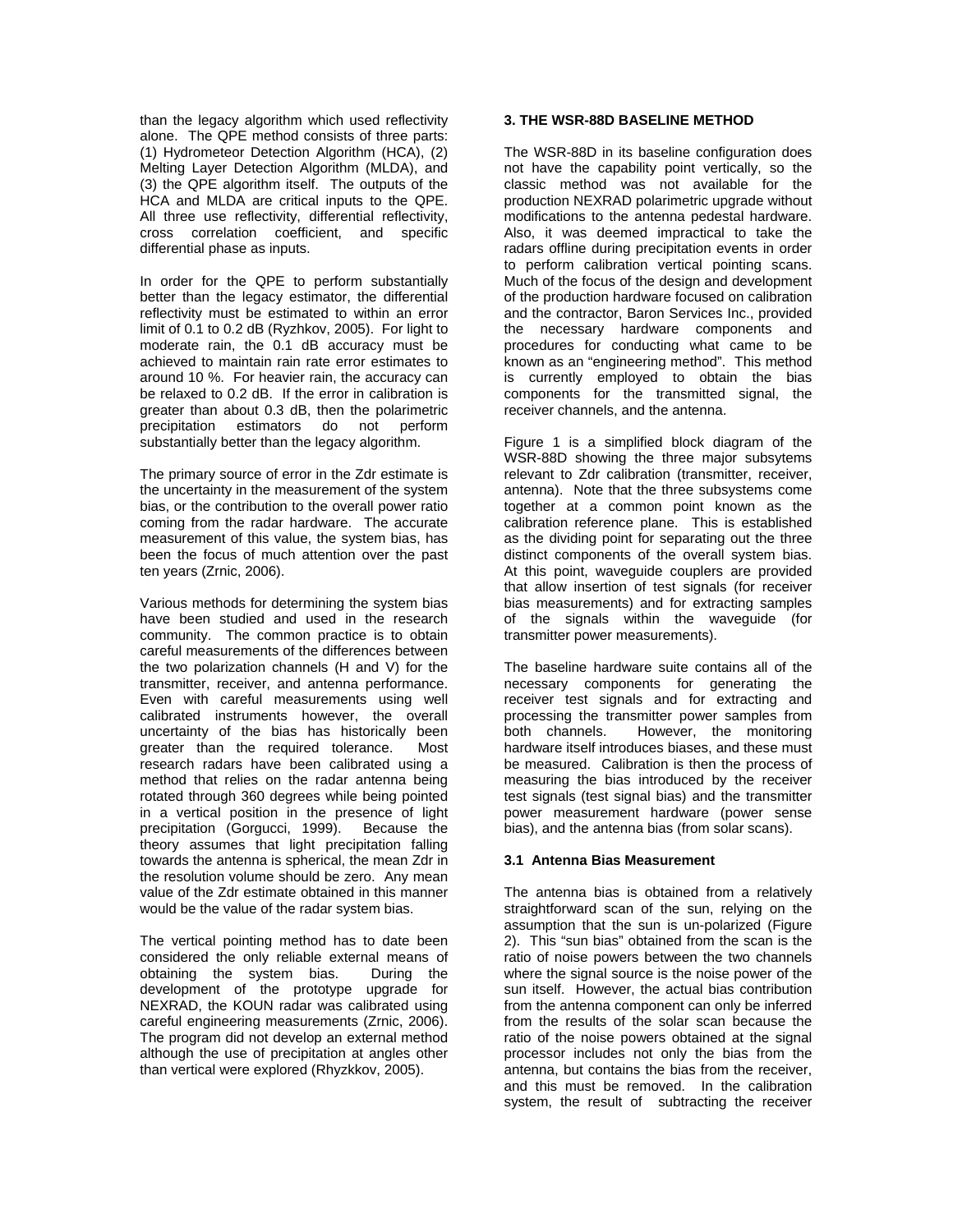bias from the sun bias measurement is called "reflector bias". Obviously, an error in measuring the receiver bias creates an error in the reflector bias.

## **3.2 Receiver Bias Measurement**

The receiver bias measurement is demonstrated in Figure 3, which shows a simplification of the use of the test signal. Equal power continuous wave (CW) signals from the built-in test equipment (BITE) are inserted into the front end of the receiver channels using the couplers at the calibration reference plane. The desired outcome is that the test signals are equal in power and thus any non-zero ratio of powers obtained at the signal processor would be the result of the bias, or imbalance, between the H and V receiver. In reality, the powers in the two test signals are not exactly equal, and the total path losses from the BITE equipment to the inputs to the receivers are not equal. These differences, or the test signal bias, must be measured in an off line process completed at the time of calibration. The test signal bias is indicated by the red arrow in Figure 3. The test signal bias measurement is then stored in system adaptation data and used to adjust the periodic on-line receiver bias measurements.

## **3.3 Transmitter Bias Measurement**

In an ideal radar, the transmitted H and V powers would always be equal. This could be achieved in practice by using a perfect splitter to divide the transmitter signal in to equal parts, and then by carefully matching the waveguide and circulator systems up to the antenna. In the case of the WSR-88D polarimetric upgrade, a more complex method of dividing the transmitter power is employed. The contractor delivered a capability to establish any ratio of transmitted power between the H and V channels through use of a variable phase power divider. This divider can continuously deliver ratios of H to V power under computer control ranging from all H to all V and any ratio in between. In normal operations, the power ratio is set such that the H and V transmitter powers are equal. Because the ratio is variable, and since it is never possible to perfectly match components, the H and V powers must be measured.

The transmitter power imbalance is measured in a similar manner, using the couplers at the calibration reference plane and the BITE system. Figure 4 illustrates the process. A unique feature of the transmitter power measurement is that the measurement device is the receiver signal processor itself, in particular the H receiver<br>channel. The V and H powers have to be The V and H powers have to be measured separately due to this and the fact that

there is only one hardware delay line available in<br>the BITE system. The sampled transmitter The sampled transmitter signals must be delayed because the receivers are blanked by the TR Limiter component during transmission. The BITE system provides the necessary switching and routing components for alternatively connecting the H and V couplers and routing the samples to the H receiver.

The BITE system introduces an error into the measurement of the ratio of the H and V samples, and this must be measured at the time of calibration. The power sense bias component is indicated by a function in Figure 4. Again, the power sense bias is stored in adaptation data and used to correct the power measurements when they are made periodically during operations.

### **3.4 Obtaining the Test Signal and Power Sense Bias Parameters**

The biases from the test signal and power sense functions are obtained off-line when the technicians perform calibration. These biases are measured during a process where the technician crosses the connections to the calibration reference plane couplers, then runs automatic tests that record the output of the H channel receiver for both receiver bias tests and the transmitter power monitoring. Then the technicians return the coupler connections to the normal (uncrossed, or "straight") configuration and run the tests again. Figure 5 illustrates the process for the test signal bias. As seen in the diagram and accompanying equations, the difference in the H receiver outputs between the crossed and straight configurations yields the bias between the H and V test signals that exists at the input to the receiver.

This is a theoretically simple and elegant method for obtaining the test bias numbers. However, in practice, results of this process can be inconsistent. For this reason, the system procedures require that several measurements be made and a consistency check is done before final results are accepted.

The polarimetric hardware is mounted on the elevation arms of the antenna pedestal assembly. The advantage of this configuration is that the low noise amplifiers are located very near the antenna port, thus improving sensitivity. Also, since the power divider function is on the antenna, the H and V waveguide paths to the feed assembly are shortened, thus reducing effects of differing path lengths on overall system initial phase and perhaps allowing the system phase to be more stable over time. The disadvantage to this configuration is that maintenance can be difficult.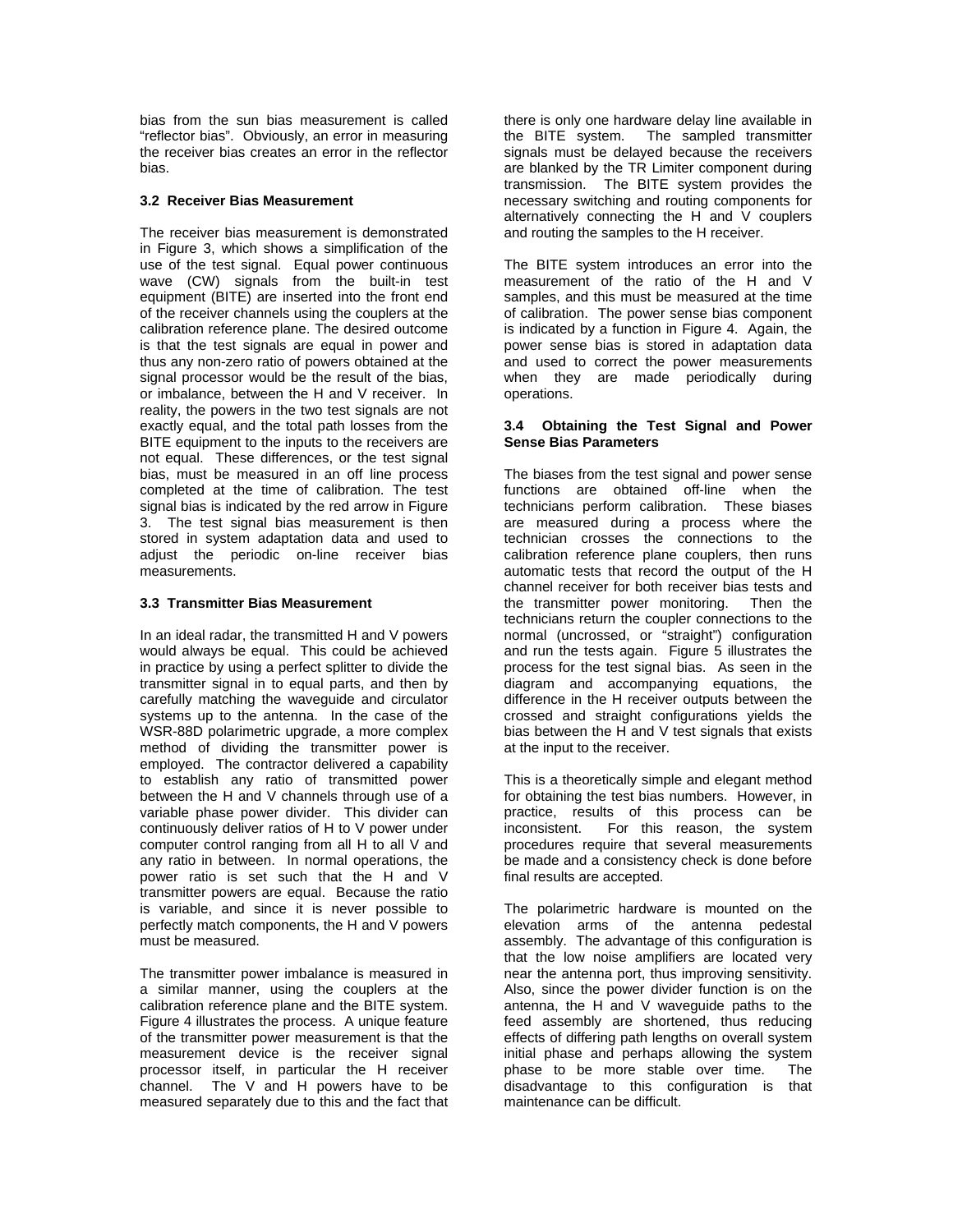In order to perform the crossed and straight calibration process, the technicians must stand on a ladder and reach behind some of the waveguide components. Figure 6 shows a view of the RF microwave components, or the RF Pallet from the floor of the dome area with the ladder in place. The small inset photos of Figure 6 show the connectors and Heliax cables that are crossed for the tests. The connectors are of a snap-on variety that were selected to allow consistent results from multiple connections.

### **3.5 Continuous Calibration Process**

During operations, the system Zdr is constantly measured and updated using the three calibration parameters discussed here. At the end of every volume scan, the BITE injects test signals into the receiver channels in order to update the receiver bias component of the overall system bias. The BITE also measures the noise power in each channel using a local noise source calibrated to a traceable standard. Periodically, typically every eight hours, the transmitter power balance is updated. The transmitter power ratio is not measured every volume because the process takes about 2 minutes and this would cause unacceptable delays in the volume update rate. The antenna bias measurement is done less frequently, on a monthly scale.

### **4. OBSERVED SYSTEM PERFORMANCE**

The development teams and the government spent considerable effort reviewing, analyzing, and testing the hardware and software systems with respect to calibration. However, due to the challenging nature of verifying the Zdr bias externally, there was no formal test of the calibration capability. The contractor was required to verify compliance with the 0.1 dB accuracy specification by use of analysis. Baron Services engineers conducted a theoretical analysis which included some hardware measurements. This analysis demonstrated that the delivered design was capable of meeting the requirement (Baron Services, 2011) and the government accepted the results (Saxion, 2012).

Engineers at Baron, working with data obtained shortly after initial installations, analyzed the Zdr bias measurements and concluded that the system was performing as designed (Balaji, 2012). Figure 7, from Balaji, shows the system bias values for ten radars obtained every volume for 1600 trials. The histograms and time series plots show the stability of the process was quite good, although there is a range of Zdr values between the sites. One site exhibited a system bias of less than -1.3, which was greater than the

average of the other sites and could indicate an error in calibration.

ROC engineers and the joint Data Quality Team also monitored the hardware performance on a regular basis, during both the development as well as the early deployment stages (Saxion, 2012). Initial results were encouraging, showing very good stability in the hardware over time and early indications were that the test radar calibration was adequate, as well as it could be assessed with the emerging external verification methods. These methods were based on observing expected values of Zdr under certain weather conditions such as light precipitation.

Now that the network upgrade is essentially complete, and the ROC has implemented monitoring processes, it has become evident that the calibration process is not producing consistent results. The ROC team has observed that up to 40% of the sites have estimated system bias errors of greater than 0.2 dB (Cunningham, 2013). This observation is based on the use of the weather comparison method mentioned above as well as a new method based on the use of the daily sun spikes seen each morning and evening (Holleman, 2010). In addition to these methods, the ROC is developing another external target method based on Bragg scatter ((Melnikov, 2013). This latter method is based on the assumption that the Bragg scatter is also polarization neutral like the solar radiation noise power.

This level of error, estimated by these methods, can affect the polarimetric Quantitative Precipitation Estimator (QPE), lowering rain rate estimate accuracy. For errors in the 0.3 to 0.4 dB range, the accuracy approaches that of the nonpolarimetric estimators. However, substantial benefits are achieved in hydrometeor classification and identification of warning indicators such as Zdr columns and debris signatures.

The ROC hotline provides assistance to sites that may be incorrectly calibrated. The ROC can become involved when the operational community observes issues with Zdr estimates or precipitation estimator outputs. The ROC also monitors performance of the sites and can offer assistance when unusually poor performance is noted.

The engineering teams also can monitor the statistics of the three critical calibration parameters. This data may prove useful for improving technical manual procedures and test equipment in the field. Figure 8 is a histogram of the reflector bias adaptable parameter from 146 sites as of March 2013. While the majority of the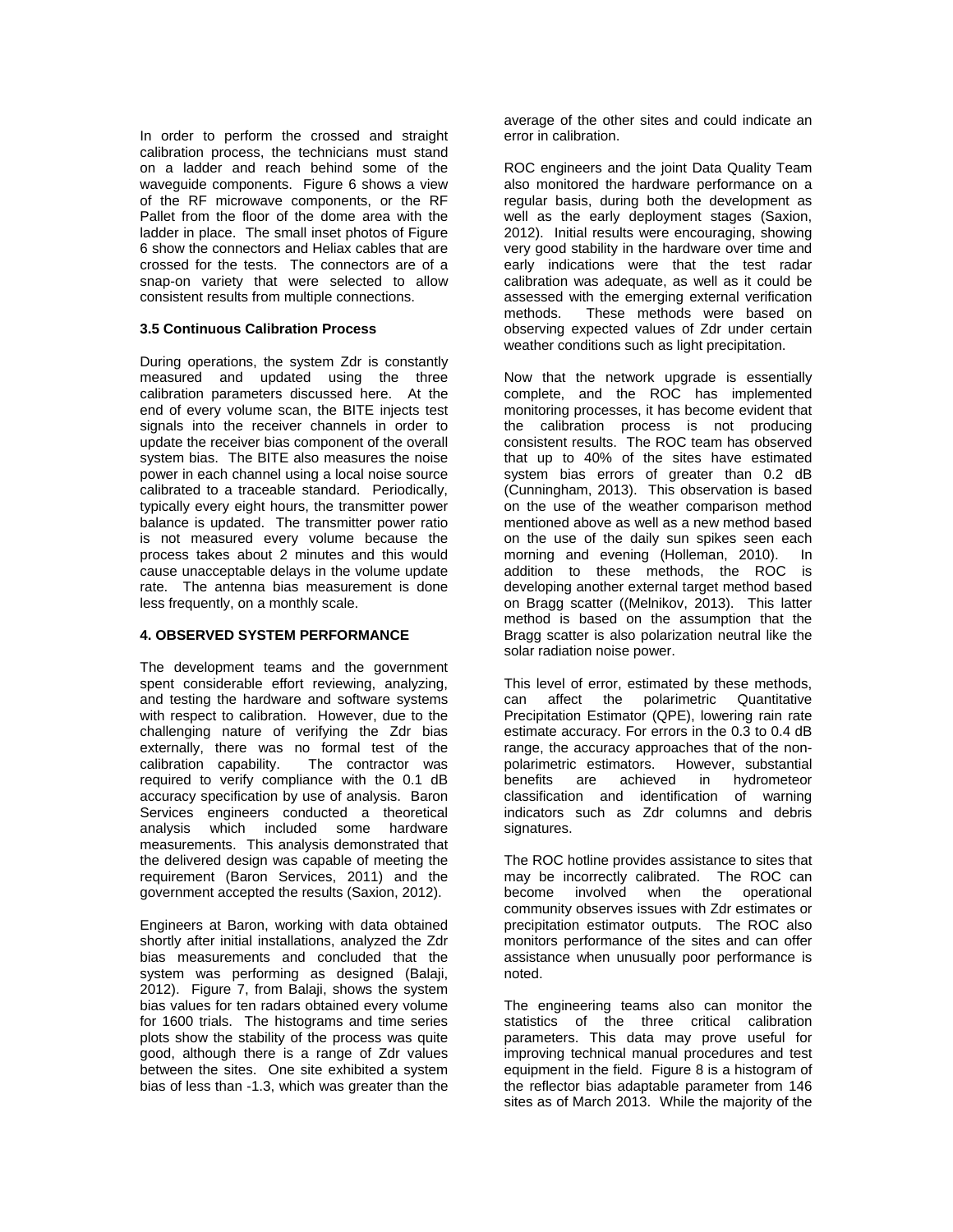sites reported reflector bias values of near zero, there are many that have unexpectedly large bias Errors in the reflector bias can values. exacerbate problems with overall system calibration because this bias is counted twice in the calibration correction equations because it enters into both the transmit and receive components of the Zdr estimate.

Figures 9 and 10 show similar histograms for the power sense and test signal bias for the same 146 sites. The ROC team plans to continue investigating the field performance and the effects the variance of these parameters has on the calibration accuracy.

While the ROC teams are developing external verification methods through the use of weather signals and the sun, they have also been implementing and testing an alternate method based on measuring the power returned from ground clutter in the cross polarization receiver The next section provides a channels. description and status of this independent method.

### 5. CROSS POLARIZATION POWER

The National Center for Atmospheric Research (NCAR) developed an external calibration method for use on the S-pol radar that utilizes ground clutter and solar scans. The unique feature of this method is that the ground clutter scans are based on the cross polarization scatter components, or the off diagonal terms of the radar scattering matrix. This method takes advantage of the radar reciprocity principle that states that the cross polarization powers returned from either precipitation or clutter targets (i.e. transmit H, receive V - transmit V, receive H) are equal assuming that the transmitted powers are equal (Hubbert, 2003). See Figure 11 for a simple demonstration of the concept based on use of ground clutter for the targets.

Along with the clutter (or precipitation) cross polarization power scans, this method requires a solar scan. By combining the power ratios and the solar scan outputs, the system bias can be obtained as shown in the equation below adapted from Hubbert, 2003.

$$
Z dr_{true} = Z dr_{meas} * \frac{C P_{xv}}{C P_{xh}} * (Sun)^2
$$

In this equation, "Sun" is the mean ratio of the V channel to the H channel noise powers observed during a scan of the solar disk.

See Figure 12 for the terms needed to describe a simple proof of the cross polarization method. In Figure 12, all the relevant terms for comparing the intrinsic (or true) value for Zdr to the measured Zdr are indicated. These include all the hardware gains and losses and transmitter powers. This figure shows the origin of key parameters in the measured Zdr and the cross .<br>polar powers of the equation above.

Figure 13 is the algebraic demonstration of how the sun ratio and the cross polar power ratios combine to form the system bias. The "key to success" for this proof is that the sun ratio is defined as vertical noise to horizontal noise power, the inverse of convention. This key element results in almost all of the terms in the  $Zdr_{true}$  equation to cancel out. The sun noise power ratios are assumed to be unity (the sun does not exhibit a polarization preference at microwave frequencies), and the cross polarization clutter power ratio is assumed to equal one via reciprocity.

The validity of the cross polarization power method has been extensively verified on the Spol radar (Hubbert, 2007, 2011). NCAR first developed and verified the method using precipitation while operating the S-pol radar in the so called "fast alternating" mode which uses a high speed rotary waveguide switch to alternately transmit the H and V pulses. This allowed the cross polar power pairs  $(CP_{XY}/CP_{XH})$ to be obtained close together in time sequence. The NCAR team conducted vertical pointing calibrations in conjunction with the cross polarization power measurements and verified that the accuracies of the two methods are equivalent.

For application to the WSR-88D, NCAR modified the original cross pol methods and collected data in the so-called "PPI Mode". This approach used alternating 360 degree scans, first one polarization, say H, followed by another scan using the alternate (or V) polarization. This meant that the H and V cross pol returns were not obtained closely in time. However, NCAR found that on the S-pol radar, the results were still sufficient to conclude that cross pol could yield the system Zdr bias values equivalent to the vertical pointing method.

Based on NCAR's results on S-pol, the ROC began implementation of the cross polarization power method on the WSR-88D. ROC software engineers modified the sun scan utility to generate the NCAR designed box scans and added utility code to control the radar in order to collect the sequential single polarization clutter powers. The following section describes the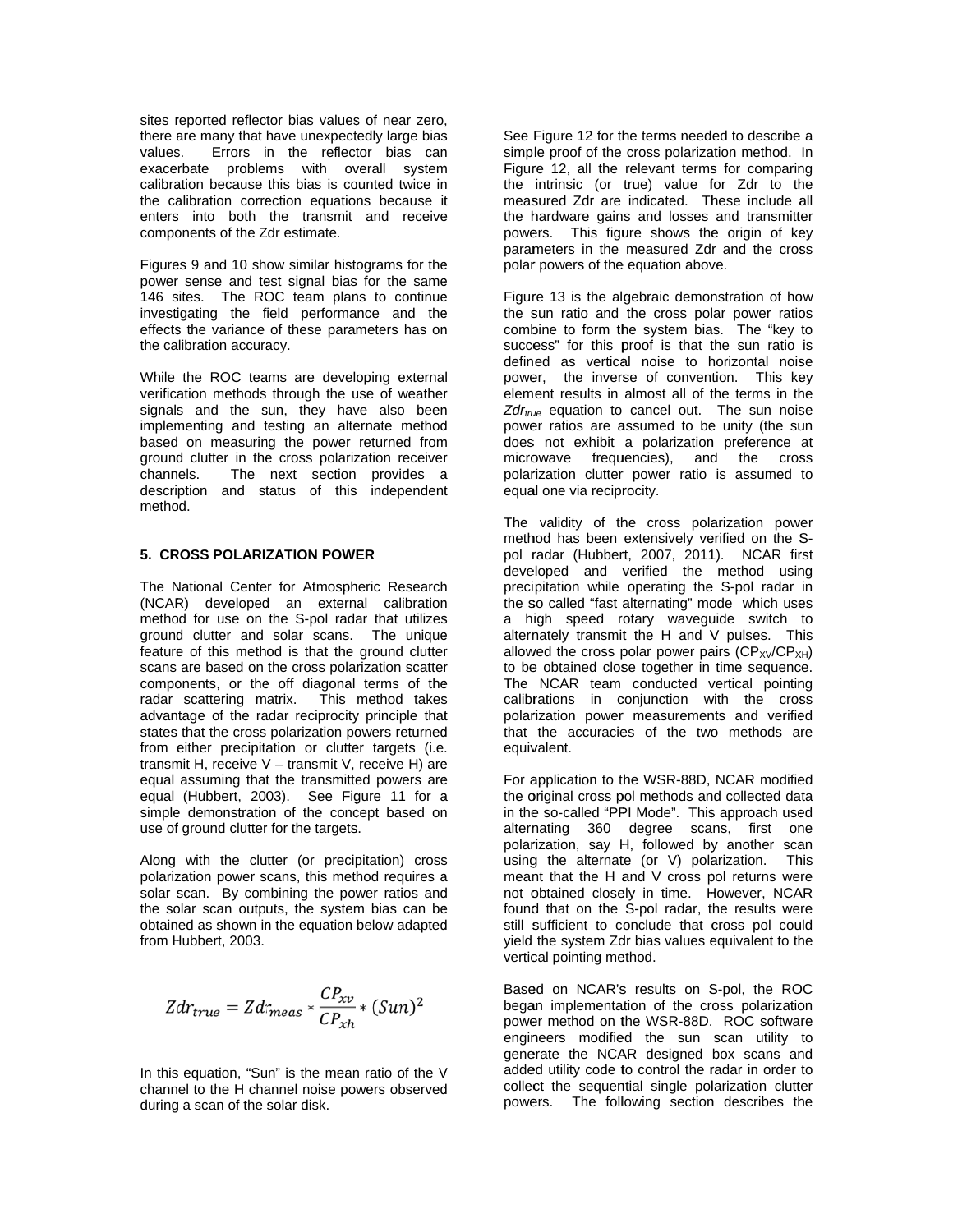results from collecting cross polarization data on the test bed radars in Norman OK (KCRI and KOUN).

### **6. CHALLENGES TO IMPLEMENTATION OF CROSS POLARIZATION POWER**

In the course of implementing and testing the WSR-88D version of cross polarization power, the ROC and NCAR teams met several significant challenges. These challenges related to the cross polarization clutter power ratios, the solar scan derived reflector bias, and the transmitter power monitoring.

## **6.1 Clutter Power Ratio Challenges**

The first observation from the cross polar power calibration data collected on KCRI was that the component of the system bias derived from the clutter ratios depended on azimuth. Figure 14 shows the average clutter power ratios as a function of azimuth. While a mean value may be inferred from the plot (approximately 0.85), the variance is too large for this to meet the overall accuracy requirement of 0.1 dB. ROC engineers spend considerable effort in tracking down the source of this variation. Possible contributions from the radome, ground clutter, and sidelobes were considered and dismissed. The source was finally tracked to the pedestal elevation control.

As the pedestal was scanning through 360 degrees, the control mechanism was not maintaining the elevation at the commanded angle. Periodic changes in elevation, excursions about the commanded angle, were occurring. This is because of imbalances in the antenna caused it to drift away from the commanded elevation. The control system did not generate a correction until the drift exceeded the precision of the optical encoders. For the WSR-88D, the precision of the encoders is 0.04 degrees. Then the control would drive the elevation motors to correct the drift. This resulted in a periodic oscillation about the commanded elevation. See Figure 15, which shows the likelihood that one of these elevation corrections may occur at a particular azimuth. This plot was derived from the same data set used in Figure 14. There are seven oscillations in the data for both figures, indicating that the variance in the clutter power ratios is caused by the elevation instability.

The fact that the pedestal does not reliably maintain the commanded elevation angle leads to an issue with a basic assumption of the cross polarization power theory. That is the assumption of radar reciprocity. For reciprocity to hold, the cross polarization power ratio must be derived from common clutter resolution volumes.

The sequential H and V clutter powers must come from the same patches of clutter. With the observed variations in elevation control, this was not the case most of the time. After an H only scan, the following V only scan resolution volumes were not matching. This is the source of the large variance in the ratios. It also explains observed differences in WSR-88D and S-pol data from previous experiments.

Figure 16 (Hubbert, 2011) illustrates the problem. The scatter plots of the cross pol clutter power ratios for KOUN and S-pol exhibit a striking difference, with the KOUN data having much larger variance. At the time, Hubbert concluded that the large variance was due to isolation issues in the variable phase power divider. However it is much more likely the variance was due to the antenna pedestal control instability.

The S-pol antenna features a much more precise positioning mechanism. As it turns out, the pointing precision of S-pol is about 0.005, an order of magnitude better than the WSR-88D.

The ROC team dealt with this new problem by redesigning the scan process. Initially the software started each scan at random locations, basically keeping the antenna scanning while reconfiguring the power divider and conducing noise power, transmitter power measurements, and receiver bias checks. This exacerbated the instability problems and increasing the probability that subsequent scans would not revisit the same clutter resolution volumes. Engineers changed the scan design so that the H and V scans would always have the same initial conditions by returning the antenna to a known position prior to initiating a clutter scan. This helped to reduce the variances.

The ROC and NCAR teams encountered another unexpected problem while examining the behavior of the cross polar power ratios (VH/HV). See Figure 17, which is a plot of these ratios displayed by radial and range. The colors represent the ratio, which by reciprocity, should have a mean of near zero, biased only by the radar hardware. While many of the values appear to be between -10 and +10 dB (yellow and green colors), there are certain ranges where the ratio is quite larger, as seen in the red and blue steaks. Engineers have yet to determine the cause of these unexpected data points.

The teams also explored alternate methods, including stopping the antenna at each of the indexed azimuths and even locking the antenna in the two available azimuth stow positions. None of these method reduced the variance significantly and were not employed. The locked pedestal experiment did not yield enough data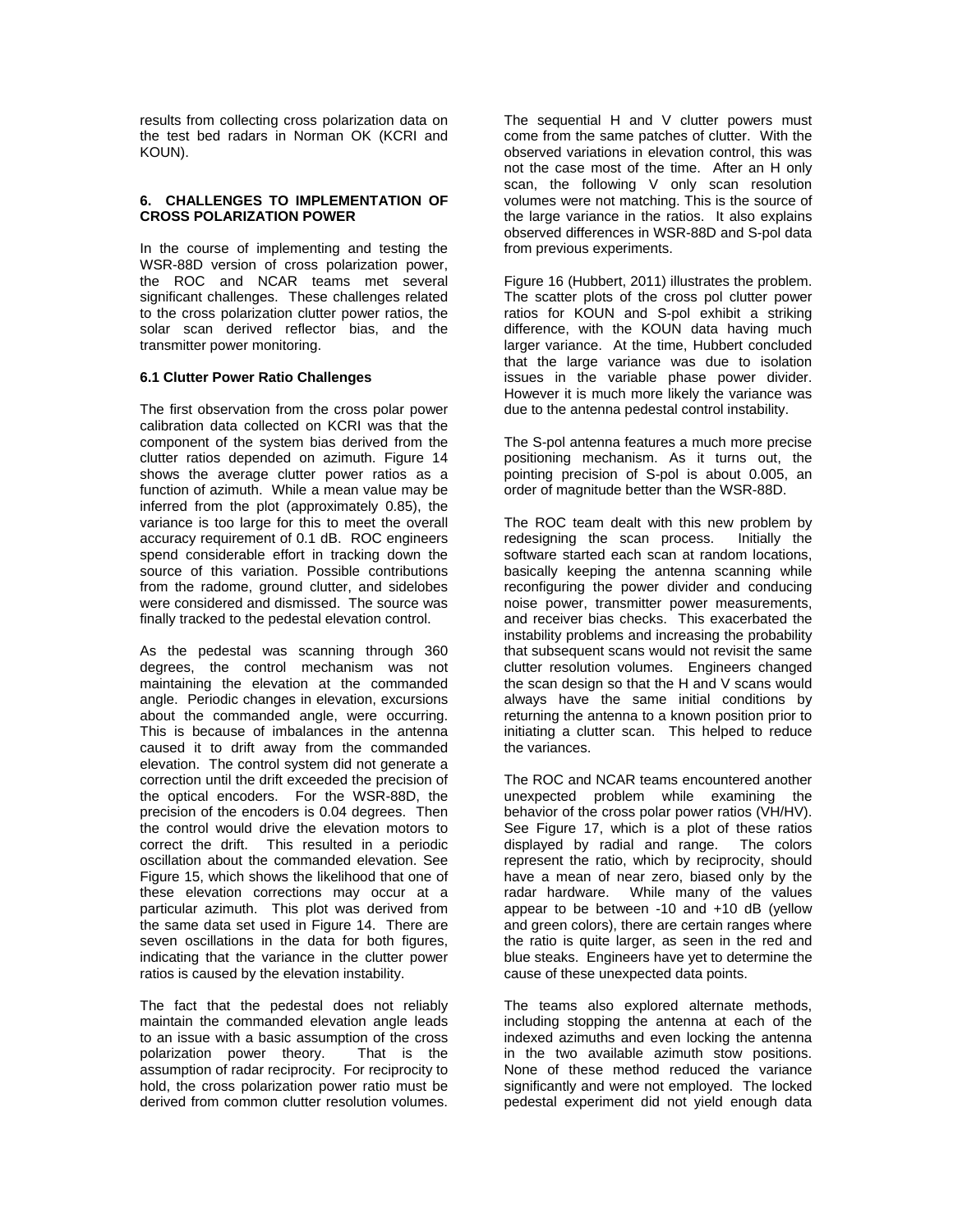points from the two azimuths and was deemed impractical for field implementation anyway.

The most recent design of the cross polarization data collection, including the solar scans, is presented below to show the complexity of the approach necessary to deal with the pedestal control performance:

For each cycle: If the sun is in range, run a sunscan: transmitter on, PRF code 5 (~1000Hz) Run receiver bias (Transmitter off) Do 3 cycles of: Park the pedestal Transmitter on, PRF code 5 Put the divider to H "Only" Run power sense (H-only) Run receiver bias (Transmitter off) Transmitter on, PRF code 5 Do H Clutter Scan Park the pedestal Put the divider to V "Only" Do V Clutter Scan Park the pedestal Run power sense (V-only) (The rest of this just repeats the above with H & V swapped) Park the pedestal Put the divider to V "Only" Run power sense (V-only) Run receiver bias (Transmitter off) Transmitter on, PRF code 5 Do V Clutter Scan Park the pedestal Put the divider to H "Only" Do H Clutter Scan Park the pedestal Run power sense (H-only) Put the divider to Balanced Run power sense

This process is repeated enough times to collect large data sets in order to reduce the variance. Figure 18 is a sample of the cross pol clutter ratios scatter derived from the improved strategy.

While the ROC was developing the scan designs to deal with the pedestal control issues, NCAR developed sophisticated data sorting and filtering methods. These methods are aimed at eliminating H and V clutter power ratios that may have been derived from non-matching clutter resolution volumes. Meymaris, 2013, presents details of the cross polarization implementation on the WSR-88D.

One set of filter criteria used by NCAR is presented below to illustrate the approach. These filters are under constant study and review and do not necessarily represent the final values.

Hcpa\_co between .5 and .995 Vcpa\_co between .5 and .995 abs(Hcpa\_co-Vcpa\_co)<.4 (Hsnr\_cross+Vsnr\_cross)/2 between 10 and 70 abs(Zdr\_copolar)<4 (Hldr+Vldr)/2 between -25 and -5 (Hsnr\_co+Vsnr\_co)/2 between 30 and 70

Hcpa and Vcpa are the horizontal and vertical return Clutter Phase Alignments, a coherency parameter used in the Clutter Mitigation Decision (CMD) algorithm implemented in the WSR-88D (Ice, 2009). Hldr and Vldr refer to linear depolarization ratio.

The combination of the data sorting and filtering and careful design of the scan strategy has been reducing the variance of the cross polar power ratios. The filtering, especially use of the LDR variable, has also been useful in eliminating the unexplained large cross polar power ratios seen in Figure 17. Figure 19 shows 24 hours of data that includes the clutter power ratios, the solar scan data, and receiver bias data. The overall variance of the power ratios are about 0.044.

#### **6.2 Antenna Bias Measurement Challenges**

The second key component of the cross polarization power derived system bias is the "sun" measurement component. The ROC and NCAR teams have analyzed the sun source derived reflector bias and have observed a diurnal variation. Figure 20 shows five days of solar scan derived bias data obtained in December 2012 from the KOUN radar. A distinct daily variation nearly 0.1 dB is seen in the plots.

The teams currently have no explanation for this variation. The lower right inset of Figure 20 is a scatterplot of the bias vs. radome temperature and shows a weak correlation. Perhaps the antenna structure itself exhibits thermal expansion sufficient to change the reflector bias over a daily cycle. The teams have also speculated that the time of day, with the corresponding sun elevation angles, may play a role. This may be the case if the angle of the solar microwave signal propagating through the atmosphere somehow affects the polarization state.

If the antenna truly does exhibit a variance in bias over temperature, this can be a significant challenge for maintaining accurate Zdr calibration. This is an area for future investigation and research.

#### **6.3 Transmitter Power Monitoring Challenges**

The transmitter power splitting function is different for S-pol and the WSR-88D. The S-pol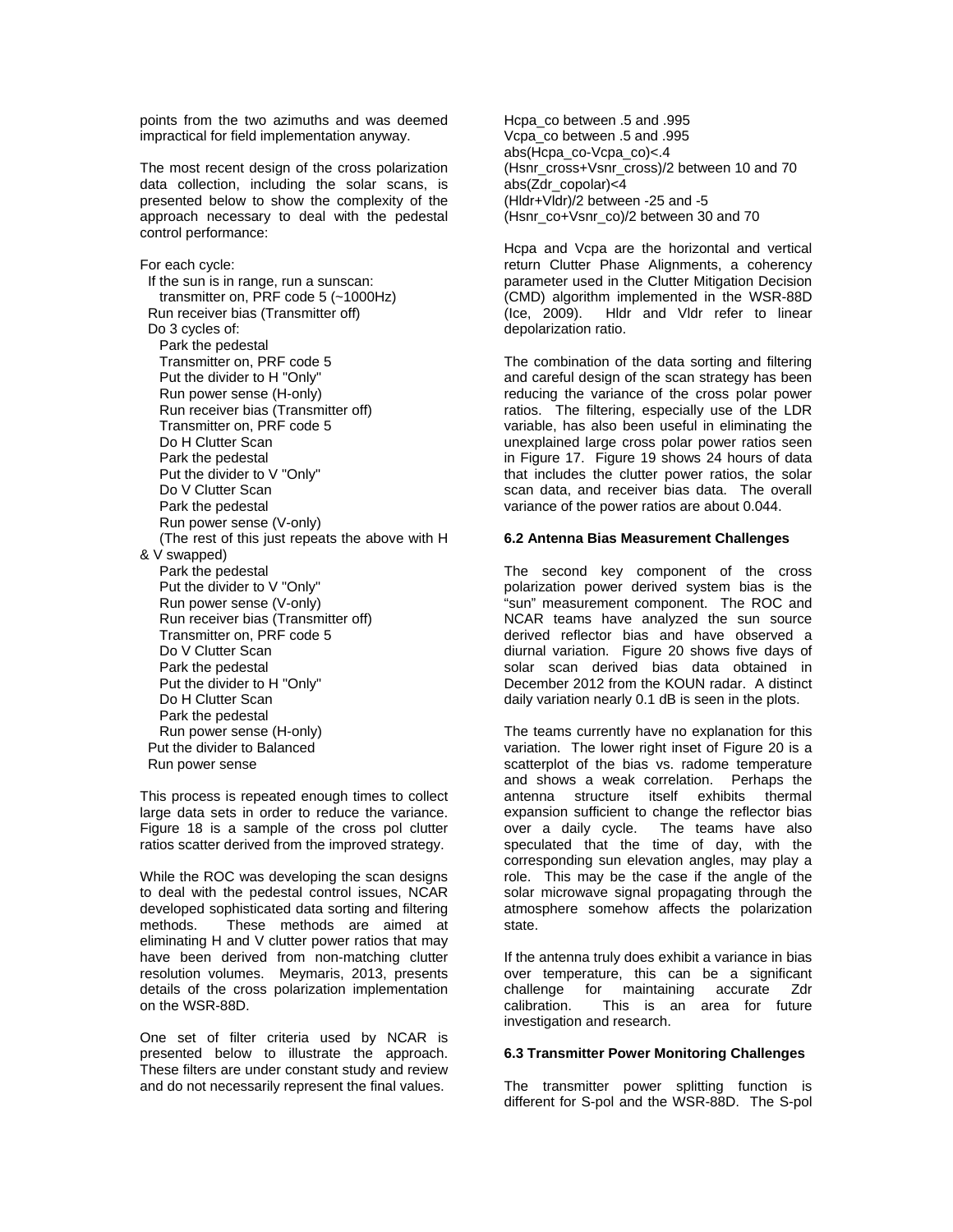radar features a divider, waveguide switches, and dummy loads configured so that the H only and V only transmitted power levels are identical to the powers transmitted during the simultaneous transmission operational mode. This means that the powers do not need to be monitored for the cross polarization data collections.

The WSR-88D employs a variable phase power divider, which has to be set to generate all H or V power for the clutter scans. Then the normal setting is for a 50/50 split. So the operational powers are approximately half of the powers used in the cross polarization power scans. This means that the ratio of the "full" powers to the "half" powers for both channels must be measured. Then a correction factor is added to the cross polarization system bias equation (Hubbert, 2011).

Fortunately the ratios in question are for each mode separately, that is the half H to full H and half V to full V ratios. This means that errors in the power sense bias calibration do not affect these ratios as the powers are measured through the same hardware paths in the BITE.

The ROC and NCAR analyzed the transmitter power monitoring data and have noted a potential issue. The transmitter powers are not fully stable for significant periods of time after the reconfiguration of the variable phase power dividers. Figure 21 shows how the measured power changes during the scan cycles, with the largest variations occurring after the sun scan portions of the collection process.

The ROC and NCAR are currently analyzing this behavior and will modify the collection approach as needed to reduce error contributions from transmitter power monitoring.

## **7. THE LESSONS**

The overall performance of the polarimetric WSR-88D with respect to Zdr calibration is steadily improving through the efforts underway at the ROC. Sites that are having issues with calibration can be identified and assisted as needed through use of network wide monitoring tools becoming available. The use of the daily sunspike and emerging capabilities based on Bragg scatter as an external target show real promise in establishing and maintaining good Zdr calibration.

The state of calibration for Zdr is more mature at this point of deployment than reflectivity calibration was at a similar juncture in the early<br>days of NEXRAD. Given the challenges Given the challenges summarized here, the fact that 54 to 58% of the

network sites are believed to be well calibrated is noteworthy. Most of the network radars have been polarimetric for less than a year. The ROC continues to work with the field to identify and correct issues. The ROC science and engineering teams, supported by NCAR and NSSL, continue to develop tools for monitoring network performance.

Cross polar power continues to be a potential for a true external calibration technique that could rival the vertical pointing method. This will be the case if the ROC and NCAR teams can surmount the challenges presented by the WSR-88D implementation. The serious challenges to date derive from major differences in the hardware design of the S-pol radar, where the cross pol method was developed, and the WSR-88D. The major differences are in the pedestal control and transmit power division. Some other differences which could account for the performance challenge are the antenna design and the location of the low noise amplifiers.

The S-pol radar features a robustly designed antenna that is not enclosed in a radome. The Spol antenna is much more mechanically rigid than the WSR-88D, which is housed in a radome. The radome itself may be contributing to the observed performance issues. The S-pol low noise amplifiers are located in a climate controlled shelter while the WSR-88D amplifiers are in the RF Pallet, housed in the radome. However, the WSR-88D amplifiers are provided with internal temperature compensation. It remains to be seen if the temperature performance differences are an issue, perhaps affecting receiver linearity. There are some early indications that there is a slight mismatch in linearity between the H and V receivers in the WSR-88D that could affect Zdr accuracy (Melnikov, 2013).

All of these items highlight the challenges of migrating research capabilities into operational radar networks. What works well in a research environment may not be easily adapted to production systems. When planning new field capabilities based on scientific research, engineers need to be cognizant of the differences between research platforms and the target field systems. This can be dealt with through careful planning for all Research to Operations (R2O) processes. The lessons learned in this project and other recent enhancements are being applied to future work.

### **ACKNOWLEDGEMENTS**

The authors wish to express appreciation to John Hubbert, Greg Meymaris and Mike Dixon of NCAR for their technical support to the cross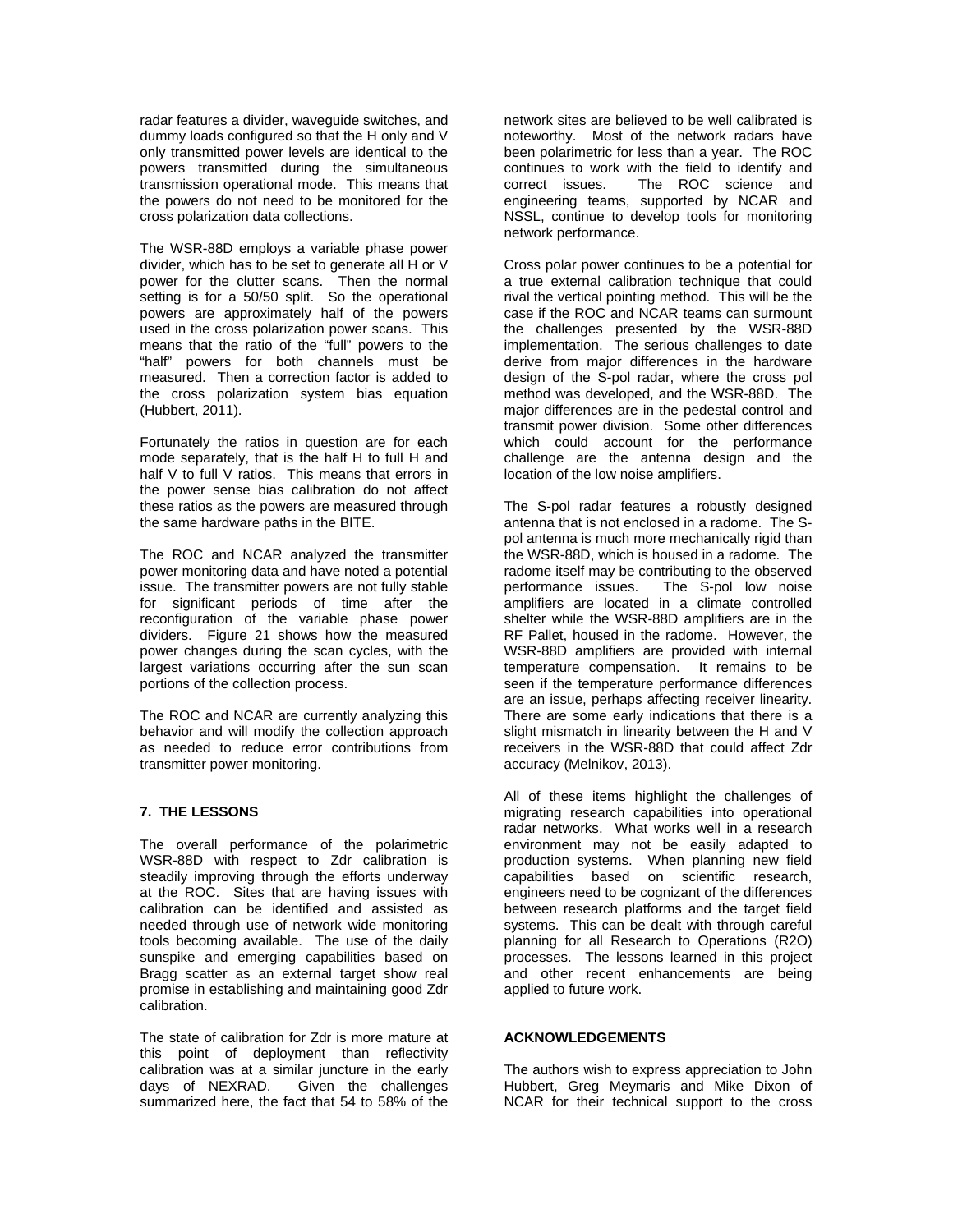polarization power calibration project, and to Valery Melnikov of NSSL for his excellent analysis of the current calibration methods.

## **REFERENCES**

- Balaji, M. S., J. R. Ellis, W. H. Walker, D. R. Cartwright, J. H. Lee, J. H. Romines, 2012, An Engineering Illustration of the Dual Polarization upgrade for the WSR-88D, ERAD 2012, *7th European Conference on Radar in Meteorology and Hydrology.*
- Berkowitz, D. S., J. A. Schultz, S. Vasiloff, K. L. Elmore, C. D. Payne, and J. B. Boettcher, 2013, Status of Dual Pol QPE in the WSR-88D Network, *27th Conference on Hydrology.*
- Baron Services, 2011, ZDR Calibration Accuracy Analysis, BS-2000-000-107, Available from Baron Services Inc. 4930 Research Dr., Huntsville Alabama, 35805 USA
- Cunningham, J. G., W. D. Zittel, R. R. Lee and R. L. Ice, 2013, Methods for Identifying Systematic Differential Reflectivity (Zdr) Biases on the Operational WSR-88D<br>Network, 36<sup>th</sup> Conference on Radar Network, *36th Conference on Radar Meteorology.*
- Gorgucci, E, S. Gianfranco, and V. Chandrasekar, 1999, A Procedure to Calibrate Multiparameter Weather Radar Using Properties of the Rain Medium, *IEEE Trans. On Geoscience and Remote Sensing*, Vol. 37, No 1, Jan 1999.
- Gourley, J. J., B. Kaney, and R. A. Maddox, 2003, Evaluating the Calibrations of Radars: A Software Approach, *31st Conference on Radar Meteorology.*
- Holleman, I, A. Huuskonen, R. Gill, P. Tabary, 2010: Operational monitoring of radar differential reflectivity using the sun. *J. Atmos Oceanic Technol.,* **27**, 881-887.
- Hubbert, J. C., V. N. Bringi, and D. Brunkow, 2003, Studies of the Polarimetric Covariance Matrix. Part I: Calibration Methodology, *J. Atmos. Oceanic Technol.*, **20**, 696 - 706.
- Hubbert, J. C., F. Pratte, M. Dixon, R. Rilling, and S. Ellis, 2007, Calibration of Zdr for NEXRAD, *23rd International Conference on Interactive Information Processing Systems for Meteorology, Oceanography, and Hydrology.*
- Hubbert, J. C., Dixon, M., Chandrasekar, V.,Brunkow, D. A., Kennedy, P. C., Ice, R. L.,

and Saxion, D., 2011, Zdr Calibration and Simultaneous Horizontal and Vertical Polarization Transmit Radars, *35th Conference on Radar Meteorology.*

- Ice, R. L., D. A. Warde, F. Pratte, 2005, Investigating External and Dual Polarization Calibration Options for the WSR-88D, *32nd Conference on Radar Meteorology.*
- Ice, R. L., R. D. Rhoton, J. C. Krause, D. S. Saxion, O. E. Boydstun, A. K. Heck, J. N. Chrisman, D. S. Berkowitz, W. D. Zittel, and D. A. Warde, 2009, Automatic Clutter Mitigation in the WSR-88D, Design,<br>Evaluation, and Implementation 34<sup>th</sup> Evaluation, and Implementation, *Conference on Radar Meteorology.*
- Melnikov, V. and D. Zrnic, 2013, Calibrating Differential Reflectivity in the WSR-88D, Internal Report, National Severe Storms Laboratory.
- Meymaris, G, J. C. Hubbert, M. Dixon, R. L. Ice, A. K. Heck, and J. G. Cunningham, 2013, Operational considerations for Zdr Calibration using the Cross-polarimetric Technique, *36th Conference on Radar Meteorology.*
- Ryzhkov, A. V. et al, 2005, Calibration Issues of Dual-Polarization Radar Measurements, *J. Atmos. Oceanic Technol.*, **22**, 1138 - 1155.
- Saxion, D. S. and R. L. Ice, New Science for the WSR-88D: Status of the Dual Polarization Upgrade, 2012, *28th International Conference on Interactive Information Systems for Meteorology, Oceanography, and Hydrology.*
- Sirmans, D., 1992, Calibration of the WSR-88D, Operational Support Facility Report, Available from the WSR-88D Radar Operations Center.
- Smith, P. L, The Unit Symbol for the Logarithmic Scale of Radar Reflectivity Factors, 2010, *J. Atmos. Oceanic Technol.*, **27**, 615 – 616.
- Zrnic, D. S., Melnikov, V. M. and J. K. Carter, 2006, Calibrating Differential Reflectivity on the WSR-88D, *J. Atmos. Oceanic Technol.*, **23**, 944 - 951.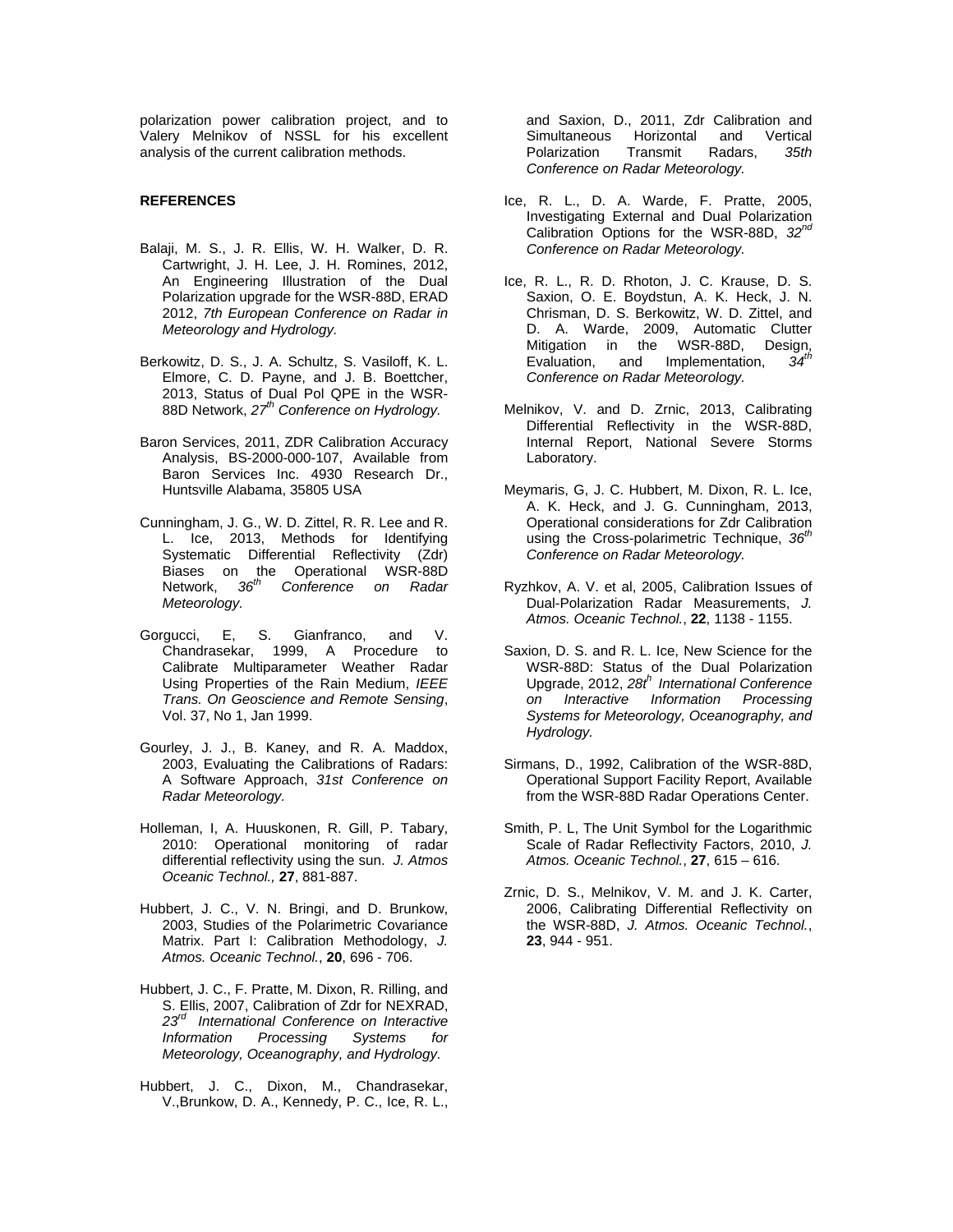

Figure 1 - Calibration Subsystems Block Diagram



Figure 2 - Solar Scan to Obtain Antenna Bias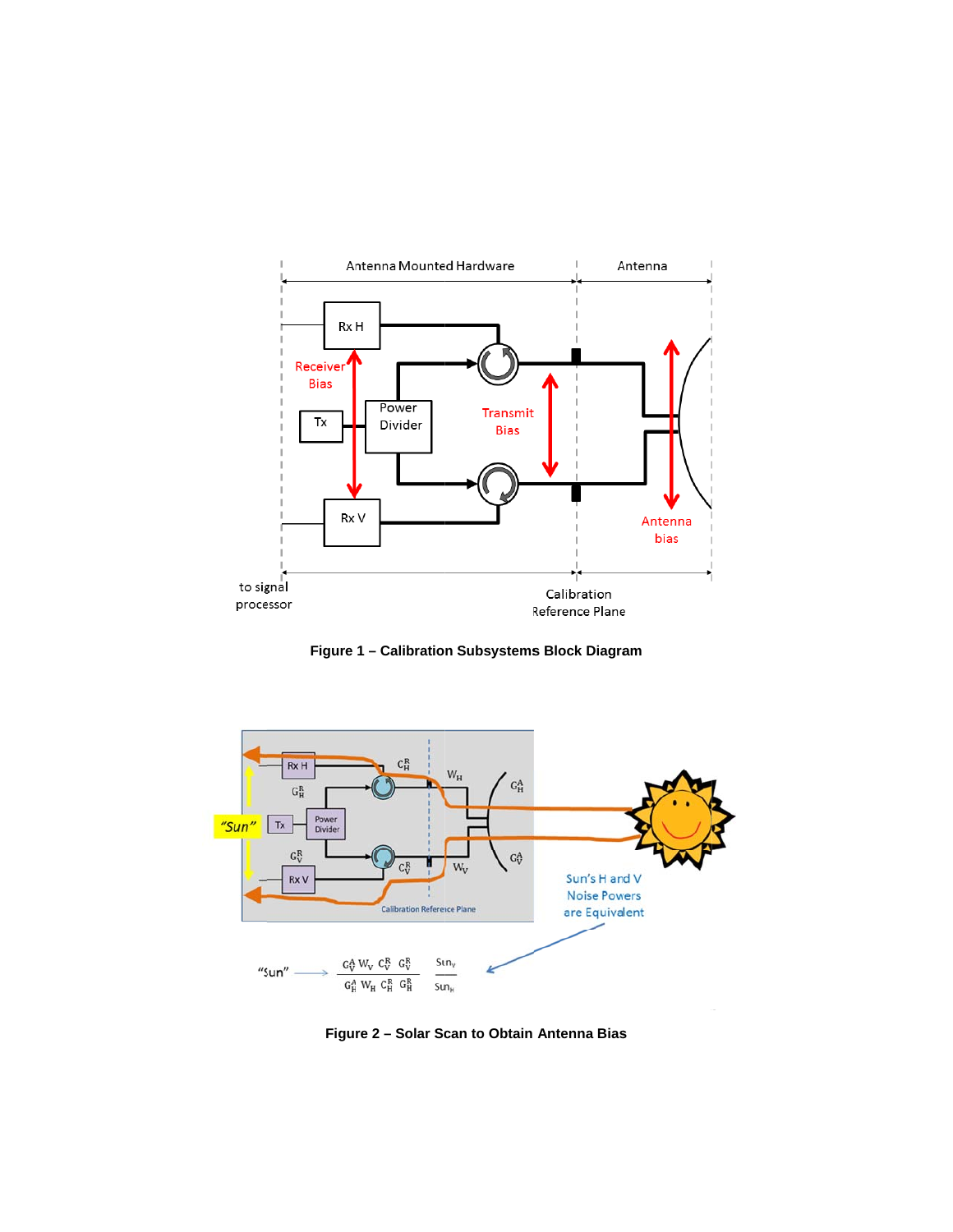

Figure 3 - Receiver Bias Measurement



Figure 4 - Transmitter Power Measurement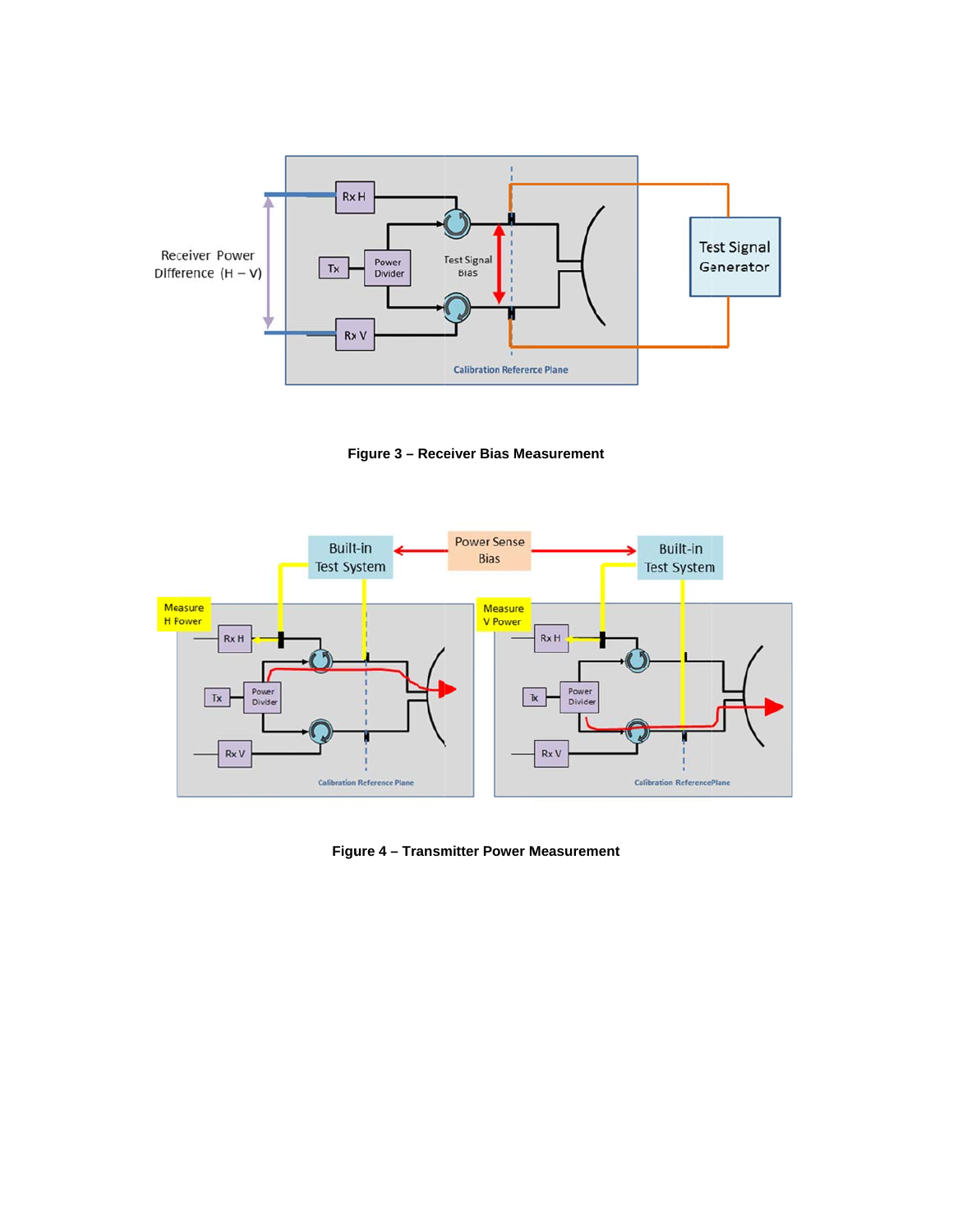

Figure 5 - Test Signal Bias Measurement



Figure 6 - RF Pallet, Ladder, and Test Signal Couplers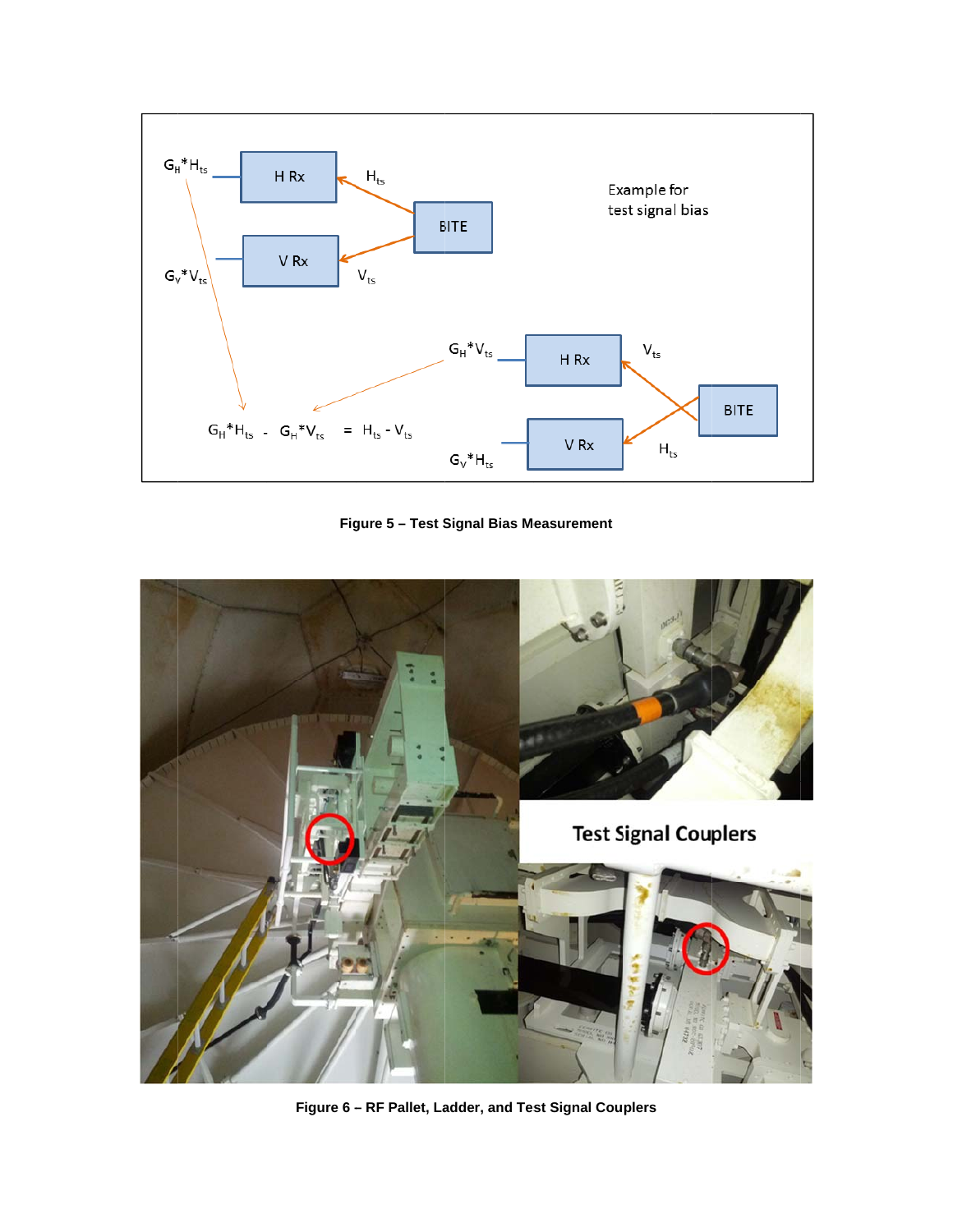

Figure 7 - System ZDR from Ten Early WSR-88D Upgrade Sites (Balaji 2012)



Figure 8 - Reflector Bias for 146 Sites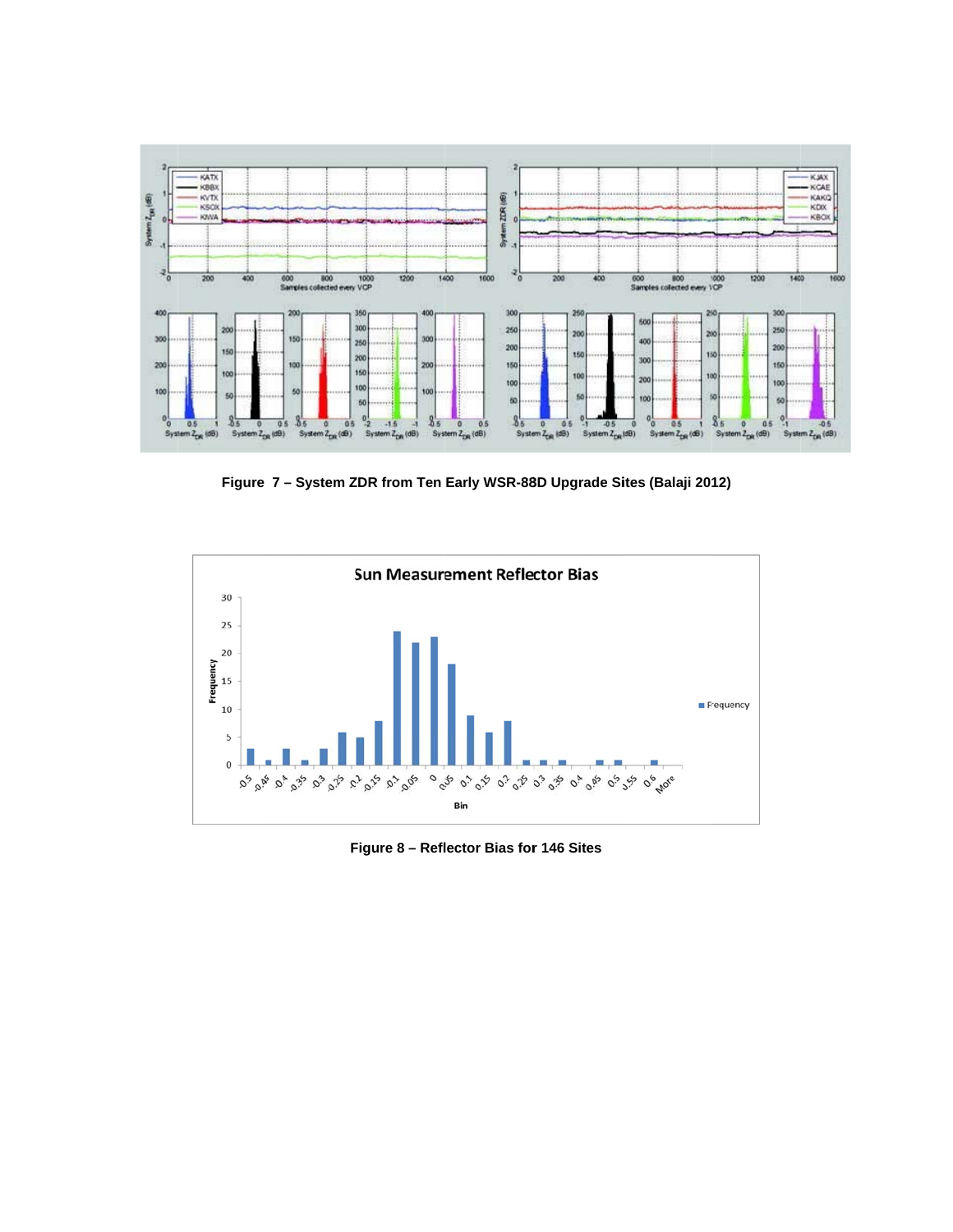

**Figure 9 - Power Sense Bias for 146 Sites** 



**Figure 10 – Test Signal Bias for 146 Sites**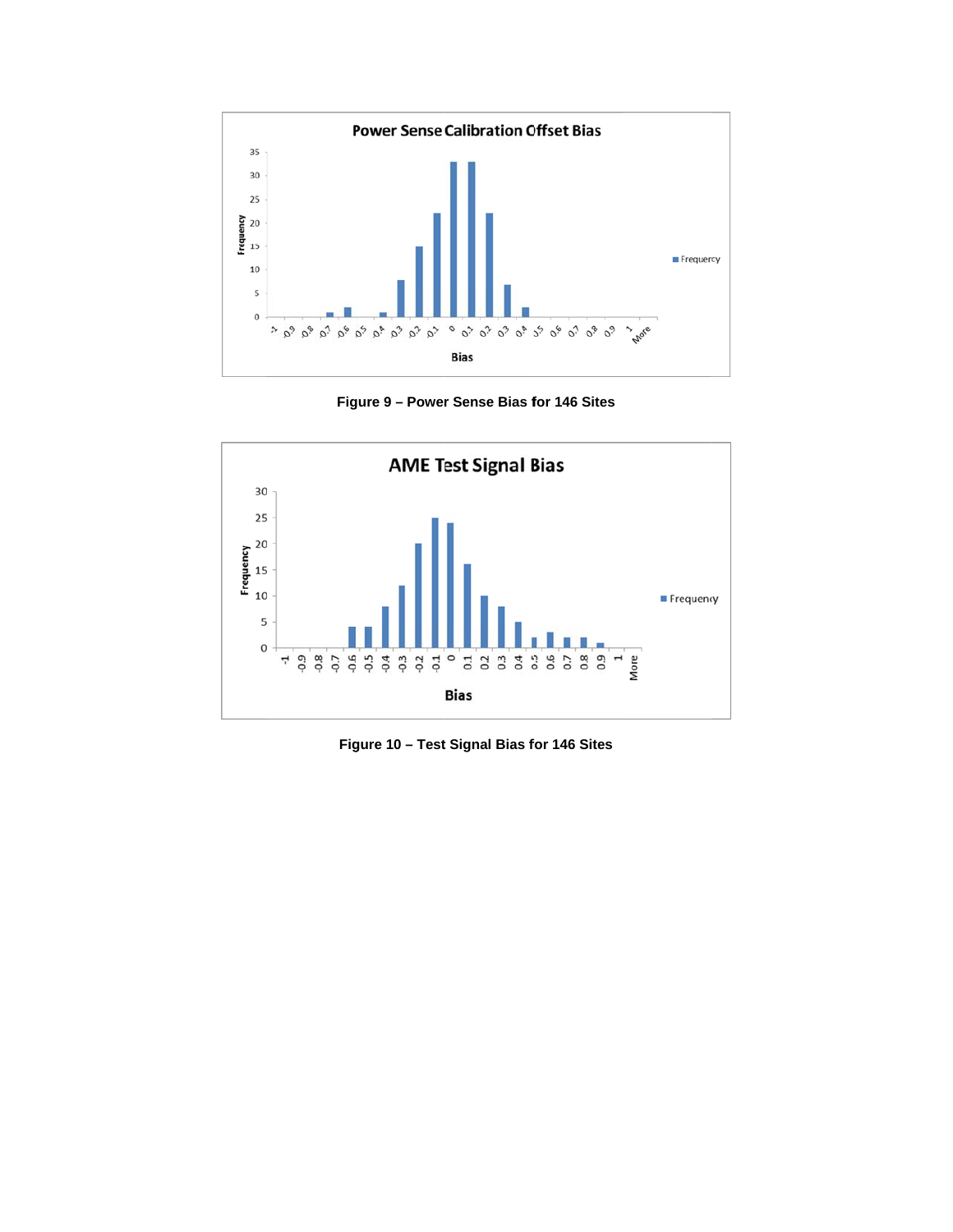

Figure 11 - Cross Polarization Clutter Power Ratio Measurement



Figure 12 - Cross Polarization Power Relevant Terms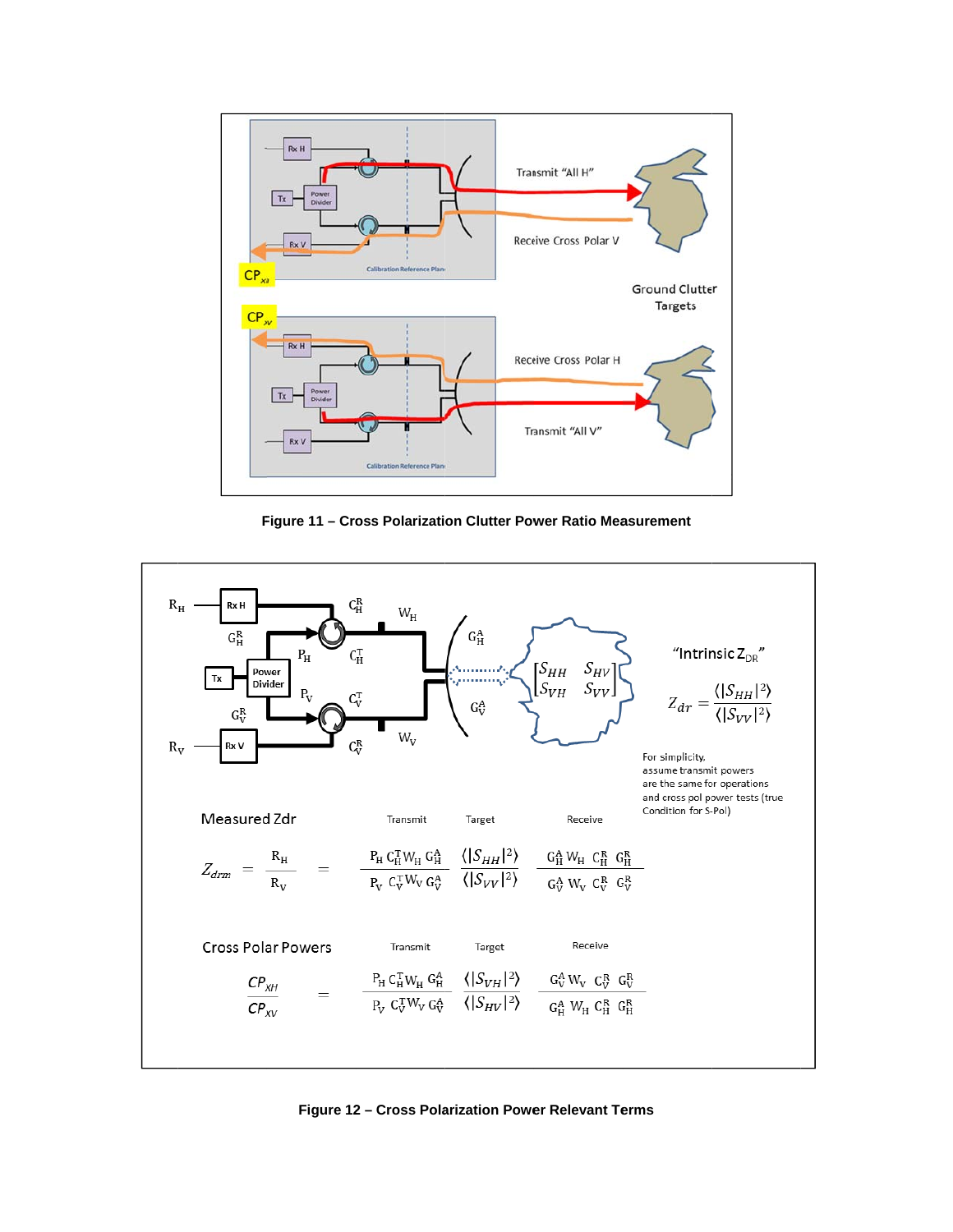

Figure 13 - Algebra Demonstration of Cross Polarization Power



Figure 14 - Clutter Power Ratio Component of Cross Polarizaiton Power Derived Bias - By Azimuth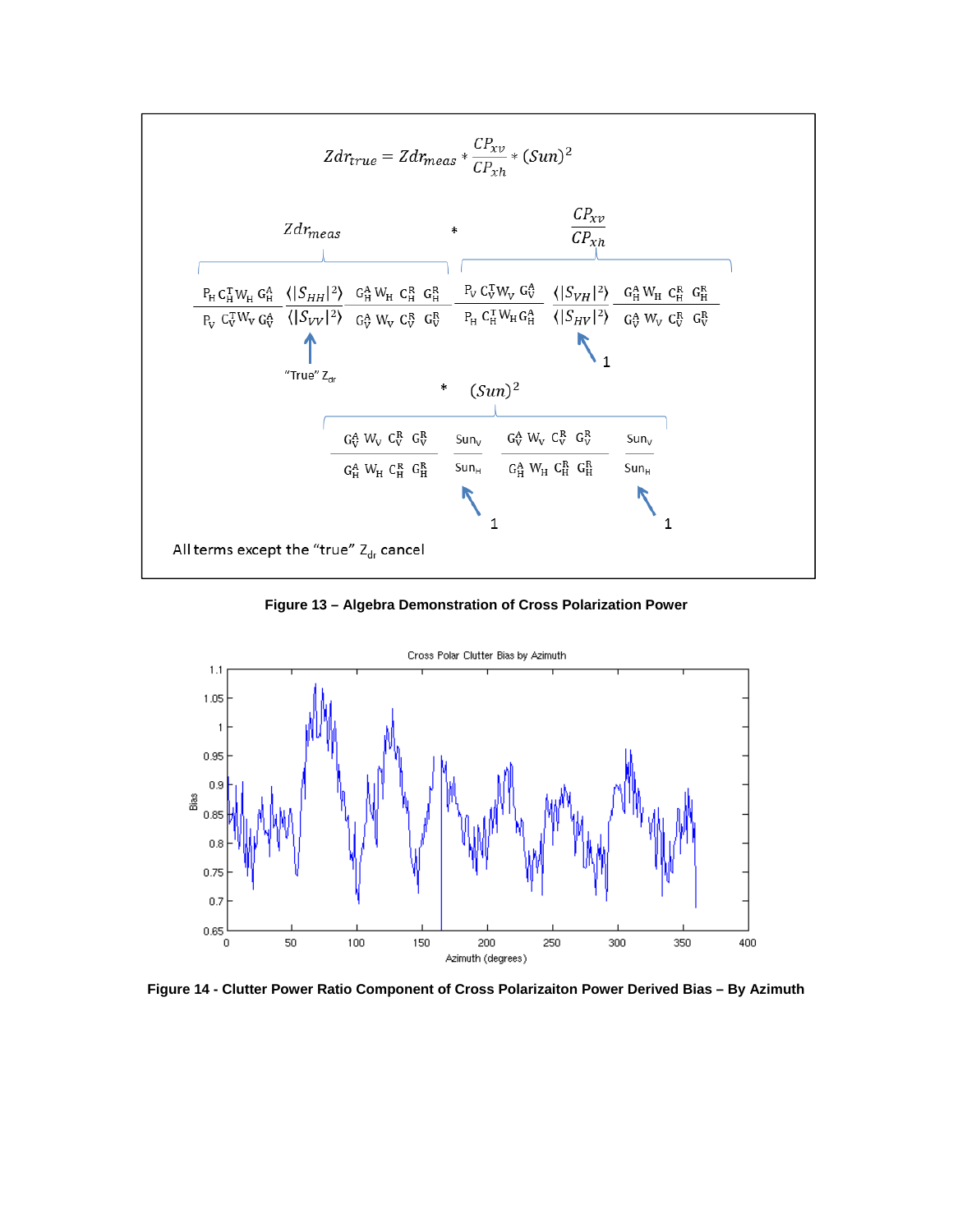

Figure 15 - Probability of an Elevation Angle Change by Azimuth



Figure 16 - Cross Pol Clutter Ratios Scatterplots - KOUN (left) S-pol (Right) (Source: NCAR)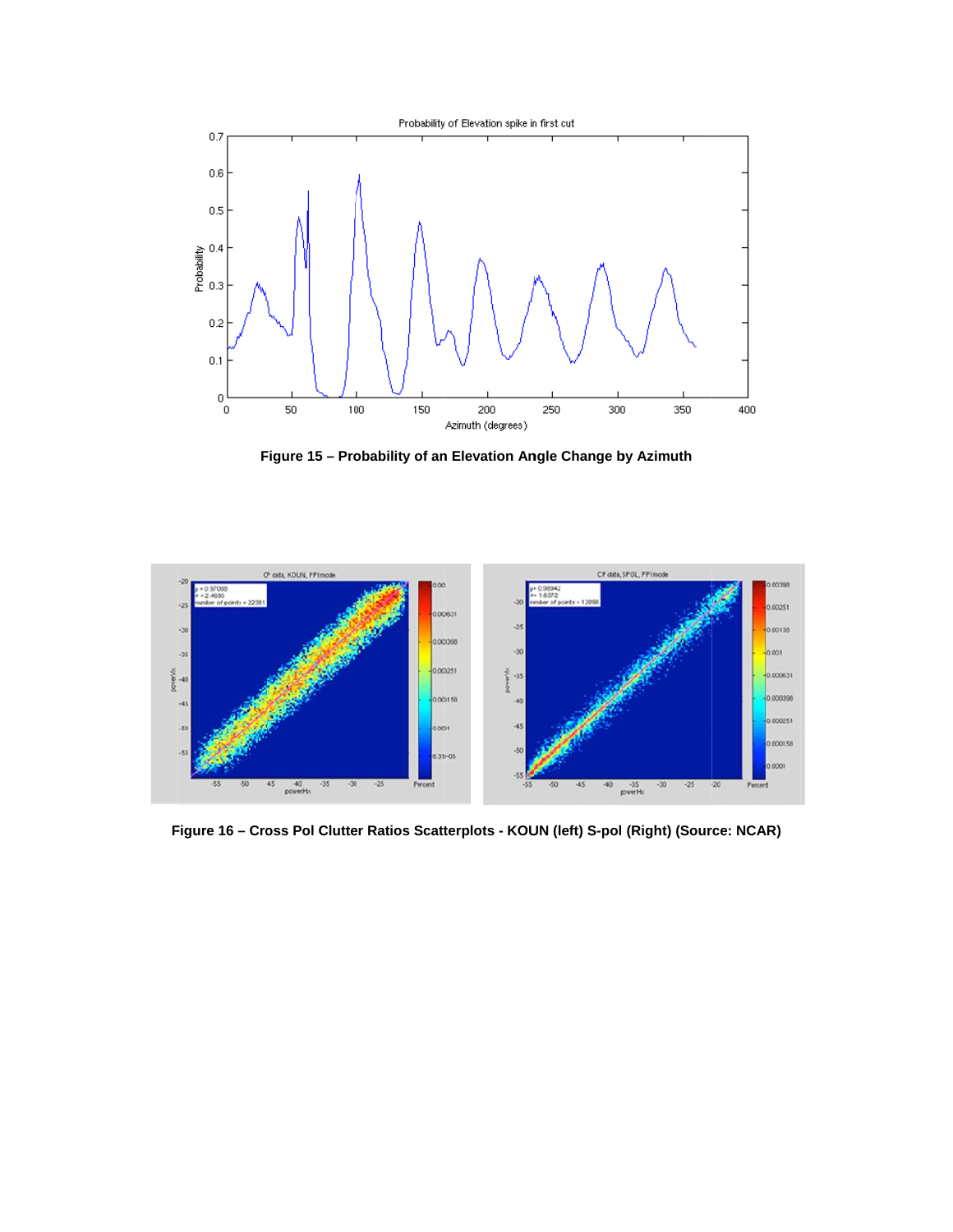

Figure 17, Range - Azimuth Plot of VH/HV



Figure 18 - Scatterplot of Cross Pol Clutter Power Ratios - KOUN (Source: NCAR)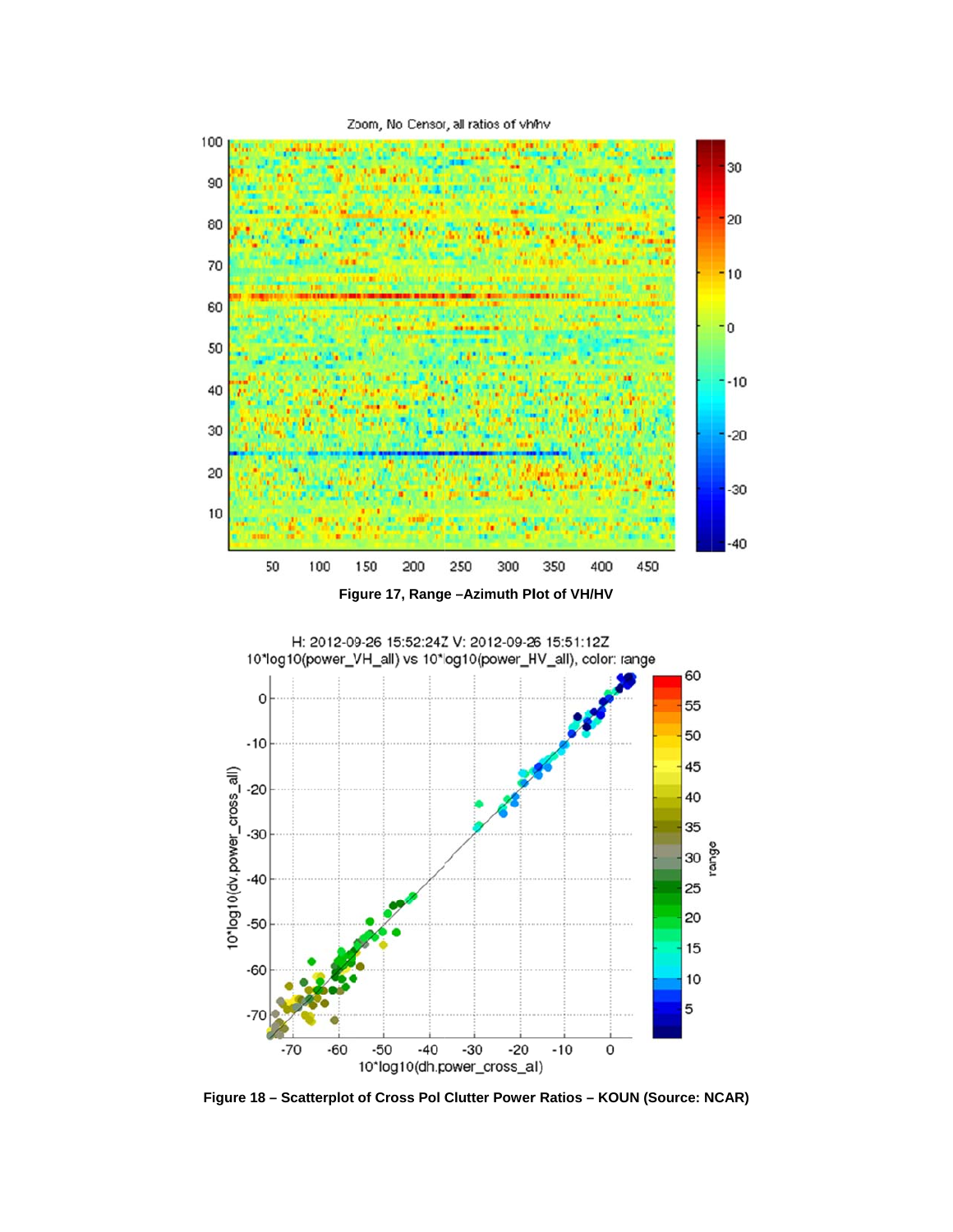

Figure 19 - Clutter Power Ratios with Data Sorting Filters Applied (Source: NCAR)



Figure 20 - Reflector Bias Diurnal Variation Observed